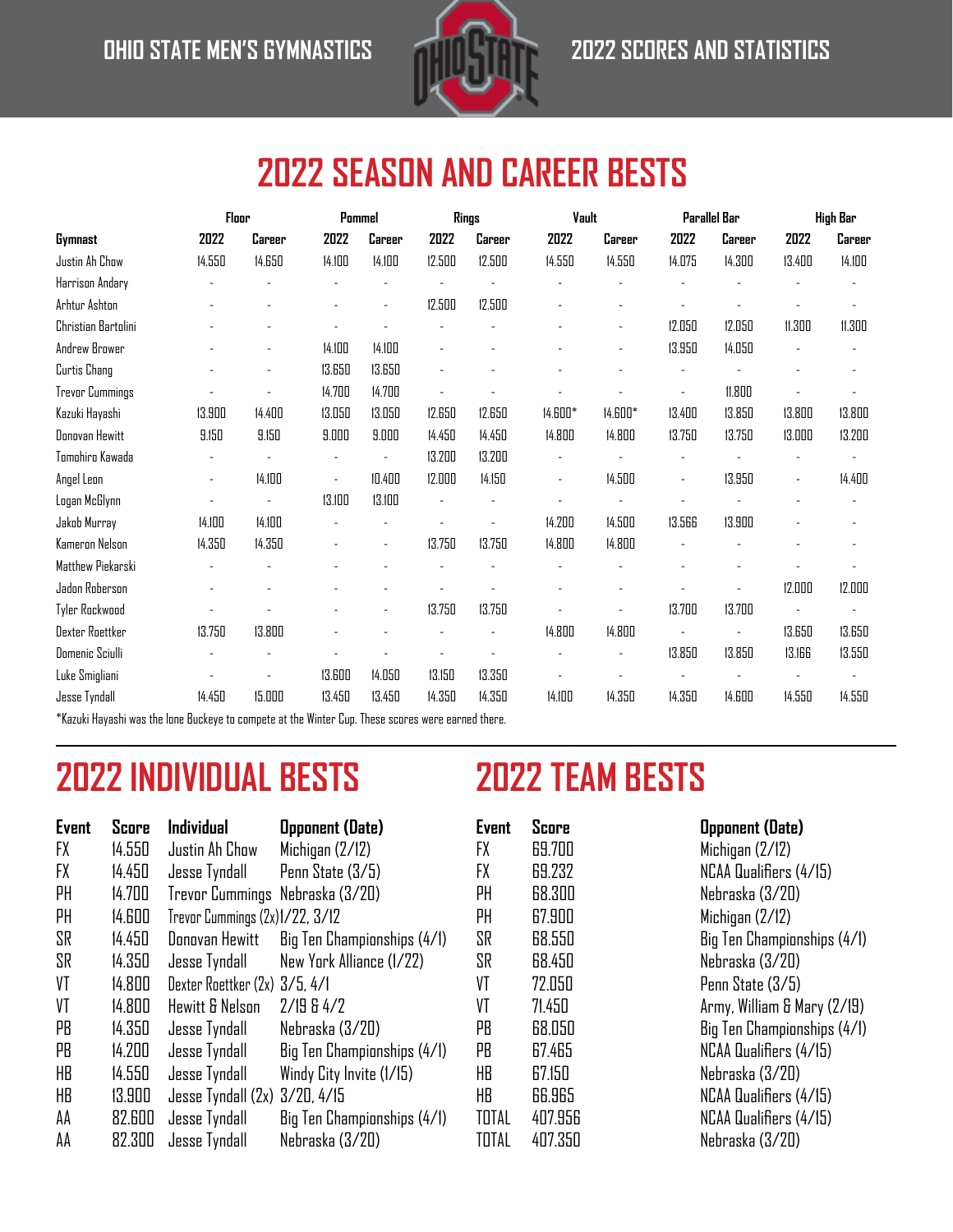### **OHIO STATE MEN'S GYMNASTICS 2022 SCORES AND STATISTICS**



# **2022 SCHEDULE/RESULTS**

| <b>Date</b> | (Rank) Opponent                         | <b>OSU Score</b> | <b>Opponent Score</b> | <b>Site</b>                       | <b>Overall</b> | <b>Big Ten</b>      |
|-------------|-----------------------------------------|------------------|-----------------------|-----------------------------------|----------------|---------------------|
|             |                                         |                  |                       |                                   |                |                     |
| 1/15        | (2) Michigan / (5) Illinois (6) 387.700 |                  | 398.500 / 385.950     | Windy City Invite (Chicago, III.) | 5-1            | 0-0                 |
| 1/22        | New York Alliance                       | (6) 399.150      | 280.300               | Columbus, Ohio                    | 6-1            | 0-0                 |
| 2/5         | $(B)$ Illinois $*$                      | $(5)$ 394.500    | 400.750               | Champaign, Ill.                   | 6-2            | 0-1                 |
| 2/12        | (4) Michigan *                          | (6) 403.600      | 398.100               | Columbus, Ohio                    | $7 - 2$        | $1-1$               |
| 2/19        | $(10)$ Army / $(12)$ W&M                | $(5)$ 393.950    | 374.850 / 364.550     | Columbus, Ohio                    | $9-2$          | $1-1$               |
| 3/5         | $(7)$ Penn State $*$                    | (5) 397.200      | 393.900               | State College, Pa.                | $10-2$         | $2-1$               |
| 3/12        | (2) Oklahoma                            | (6) 399.050      | 408.400               | Norman, Okla.                     | $10 - 3$       | $2-1$               |
| 3/20        | (4) Nebraska *                          | (6) 407.350      | 406.650               | Columbus, Ohio                    | $11-3$         | 3-1 (Big Ten share) |
| 4/1-2       | Big Ten Championships (6) 402.700       |                  | 3rd of 5              | State College, Pa.                |                |                     |
| 4/15-16     | NCAA Qualifiers                         | (6) 407.956      | 2nd of 6              | Norman, Okla.                     |                |                     |
|             |                                         |                  |                       |                                   |                |                     |

### **2022 AWARDS/ACCOLADES**

| <b>Outlet</b> Award         |               |  |                                                                                               |  |                                                                                                                                                                           |                                                                                                                     |  |  |  |  |
|-----------------------------|---------------|--|-----------------------------------------------------------------------------------------------|--|---------------------------------------------------------------------------------------------------------------------------------------------------------------------------|---------------------------------------------------------------------------------------------------------------------|--|--|--|--|
| Big Ten Gymnast to Watch    |               |  | CGA                                                                                           |  |                                                                                                                                                                           |                                                                                                                     |  |  |  |  |
| CGA Specialist of the Week  |               |  |                                                                                               |  |                                                                                                                                                                           |                                                                                                                     |  |  |  |  |
| Big Ten Gymnast of the Week | Jesse Tyndall |  |                                                                                               |  |                                                                                                                                                                           |                                                                                                                     |  |  |  |  |
| CGA Gymnast of the Week     | Jesse Tyndall |  |                                                                                               |  |                                                                                                                                                                           |                                                                                                                     |  |  |  |  |
| Big Ten Gymnast of the Week | Jesse Tyndall |  |                                                                                               |  |                                                                                                                                                                           |                                                                                                                     |  |  |  |  |
|                             |               |  | Student-Athlete Date<br>Ah Chow & Tyndall 1/4<br>Trevor Cummings 1/26<br>2/14<br>2/16<br>2/21 |  | Outlet Award<br>Specialist of the Week<br>Big Ten Gymnast of the Week<br>Big Ten All-Big Ten First Team<br>Big Ten All-Big Ten Second Team<br>Big Ten Sportsmanship Award | Student-Athlete Date<br>Donovan Hewitt 2/23<br>Nelson & Tyndall 4/1<br>Hewitt & Roettker 4/1<br>Dexter Roettker 4/1 |  |  |  |  |

# **2022 OHIO STATE ROSTER**

| <b>Name</b>            | <b>Events</b>     | Ht.   | Yr.     | Hometown                | High School/Previous School             |
|------------------------|-------------------|-------|---------|-------------------------|-----------------------------------------|
| Justin Ah Chow         | AA                | $5-3$ | Jr.     | Alpharetta, Ga.         | Georgia Connections Academy             |
| Harrison Andary        | FX, PH, VT        | 5-8   | R-Fr.   | Xenia, Ohio             | Beavercreek                             |
| Arthur Ashton          | AΑ                | 5-8   | Fr.     | Mason, Ohio             |                                         |
| Christian Bartolini    | AA                | $5-7$ | R-So.   | San Antonion, Texas     | Harlan                                  |
| Andrew Brower          | PH, PB            | 5-10  | Gr.     | Old Bridge, N.J.        | Old Bridge                              |
| Curtis Chang           | PH                | 5-9   | Sr.     | Sugar Land, Texas       | Laurel Springs                          |
| <b>Trevor Cummings</b> | PH, PB            | 5-8   | Sr.     | New Orleans, La.        | New Orleans Military & Maritime Academy |
| Kazuki Hayashi         | AΑ                | 5-8   | Jr.     | Fairfax, Va.            | Robinson Secondary                      |
| Donovan Hewitt         | AA                | 5-5   | Jr.     | Burtonsville, Md.       | James Hubert Blake                      |
| Tomohiro Kawada        | FX, PH, R, VT     | $5-2$ | R-Fr.   | San Diego, Calif.       | High Bluff                              |
| Angel Leon             | AA                | 5-6   | Sr.     | Tucson, Ariz.           | <b>St.</b> Augustine                    |
| Logan McGlynn          | FX, PH, VT        | 5-6   | R-Fr.   | Waterford, N.Y.         | Shenendehowa                            |
| Jakob Murray           | AΑ                | 5-6   | $R-Sa.$ | Manchester, N.H.        | Derryfield                              |
| Kameron Nelson         | AA                | 5-7   | So.     | Coeur d'Alene, Idaho    | Homeschooled                            |
| Matthew Piekarski      | R, PH, VT         | 5-0   | Fr.     | Rockville Centre, N.Y.  | Hellenberg Memorial                     |
| Jadon Roberson         | AΑ                | 5-9   | R-Fr.   | Los Angeles, Calif.     | Los Angeles County H.S. for the Arts    |
| Tyler Rockwood         | PH, R, VT, PB, HB | 6-0   | So.     | Lancaster, Ohio         | Lancaster                               |
| Dexter Roettker        | FX, R, VT, HB     | $5-8$ | Sr.     | Jackson, Ohio           | Jackson                                 |
| Domenic Sciulli        | VT, PB, HB        | $5-3$ | Sr.     | Powell, Ohio            | Olentangy Liberty                       |
| Luke Smigliani         | PH, R             | 5-7   | Sr.     | Hanover, Mass.          | Hanover                                 |
| Jesse Tyndall          | AA                | 5-6   | Sr.     | Saskatoon, Saskatchewan | Holy Cross                              |

**Head Coach:** Rustam Sharipov (11th season, Kharkov State '97 – Ukraine) **Assistant Coach:** Casimiro Suarez (11th season, School of Superior Physical Education – Havana, Cuba) **Assistant Coach:** Jamie Henderson (Third season, Oklahoma '06) **Director of Operations:** Drew Moling (Seventh season, Ohio State '15)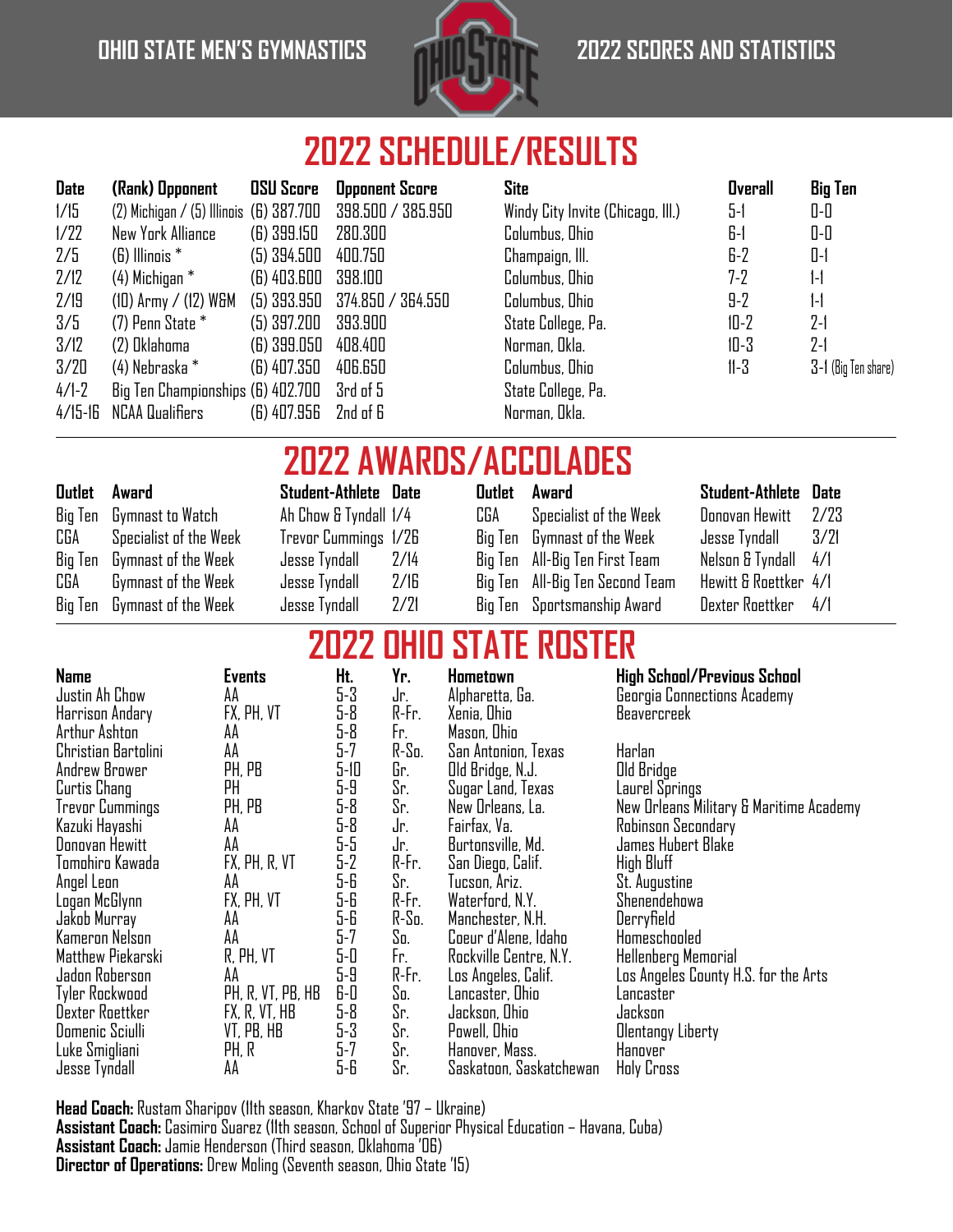### **OHIO STATE MEN'S GYMNASTICS 2022 SCORES AND STATISTICS**



# **2022 MEET-BY-MEET RESULTS**

### **No. 6 Ohio State vs. No. 2 Michigan and No. 5 Illinois - 2nd of 7, 387.700**

Jan. 15, 2022 - Chicago, Ill.

| <b>Name</b>     | <b>FX</b> | <b>PH</b> | <b>SR</b> | <b>VT</b> | <b>PB</b> | HB.    | AA     |
|-----------------|-----------|-----------|-----------|-----------|-----------|--------|--------|
| Ah Chow         | 11.450    | 13.150    |           | 13.400    |           | 12.650 |        |
| Andary          |           |           |           |           |           |        |        |
| Ashton          |           |           |           |           |           |        |        |
| Bartolini       |           |           |           |           | 12.050    | 11.300 |        |
| <b>Brower</b>   |           | 13.650    |           |           | 13.350    |        |        |
| <b>Chang</b>    |           | 12.900    |           |           |           |        |        |
| <b>Cummings</b> |           | 13.550    |           |           |           |        |        |
| Hayashi         | 13.250    | 9.950     | 11.900    | 13.900    | 12.850    | 12.950 | 74.800 |
| <b>Hewitt</b>   | 9.150     | 9.000     | 13.500    | 14.500    | 12.400    | 12.950 | 71.500 |
| Kawada          |           |           |           |           |           |        |        |
| <u>Leon</u>     |           |           | 12.000    |           |           |        |        |
| McGlynn         |           |           |           |           |           |        |        |
| Murray          | 10.800    |           |           | 14.100    |           |        |        |
| Nelson          | 13.650    |           | 11.950    | 13.300    |           |        |        |
| Piekarski       |           |           |           |           |           |        |        |
| Roberson        |           |           |           |           |           |        |        |
| Rockwood        |           |           | 12.250    |           |           |        |        |
| Roettker        |           |           |           |           |           |        |        |
| Sciulli         |           |           |           |           |           |        |        |
| Smigliani       |           | 11.100    |           |           |           |        |        |
| <b>Iyndall</b>  | 13.500    |           | 13.100    |           | 13.650    | 14.550 |        |

### **No. 6 Ohio State vs. New York Alliance - W, 399.150-280.300**

Jan. 22, 2022 - Columbus, Ohio

| <b>Name</b>     | <b>FX</b> | PH     | <b>SR</b> | <b>VT</b> | <b>PB</b> | HB.    | AA     |
|-----------------|-----------|--------|-----------|-----------|-----------|--------|--------|
| Ah Chow         | 12.950    | 13.950 | 12.100    | 13.150    | 12.750    | 12.850 | 77.750 |
| Andary          |           |        |           |           |           |        |        |
| Ashton          |           |        |           |           |           |        |        |
| Bartolini       |           |        |           |           |           |        |        |
| Brower          |           | 14.100 |           |           | 13.950    |        |        |
| Chang           |           | 13.450 |           |           |           |        |        |
| <b>Cummings</b> |           | 14.600 |           |           |           |        |        |
| Hayashi         | 13.300    |        |           | 14.050    | 13.400    | 12.850 |        |
| <b>Hewitt</b>   |           |        | 14.200    | 14.200    | 13.750    | 12.950 |        |
| Kawada          |           |        | 10.750    |           |           |        |        |
| <u>Leon</u>     |           |        |           |           |           |        |        |
| <b>McGlynn</b>  |           |        |           |           |           |        |        |
| Murray          |           |        |           |           | 12.500    |        |        |
| <b>Nelson</b>   | 13.850    |        | 13.300    | 14.350    |           |        |        |
| Piekarski       |           |        |           |           |           |        |        |
| Roberson        |           |        |           |           |           | 12.000 |        |
| Rockwood        |           |        |           |           |           |        |        |
| Roettker        | 13.600    |        |           | 14.600    |           |        |        |
| Sciulli         |           |        |           |           |           |        |        |
| Smigliani       |           | 11.650 |           |           |           |        |        |
| <b>Iyndall</b>  | 12.800    |        | 14.350    |           |           | 13.850 |        |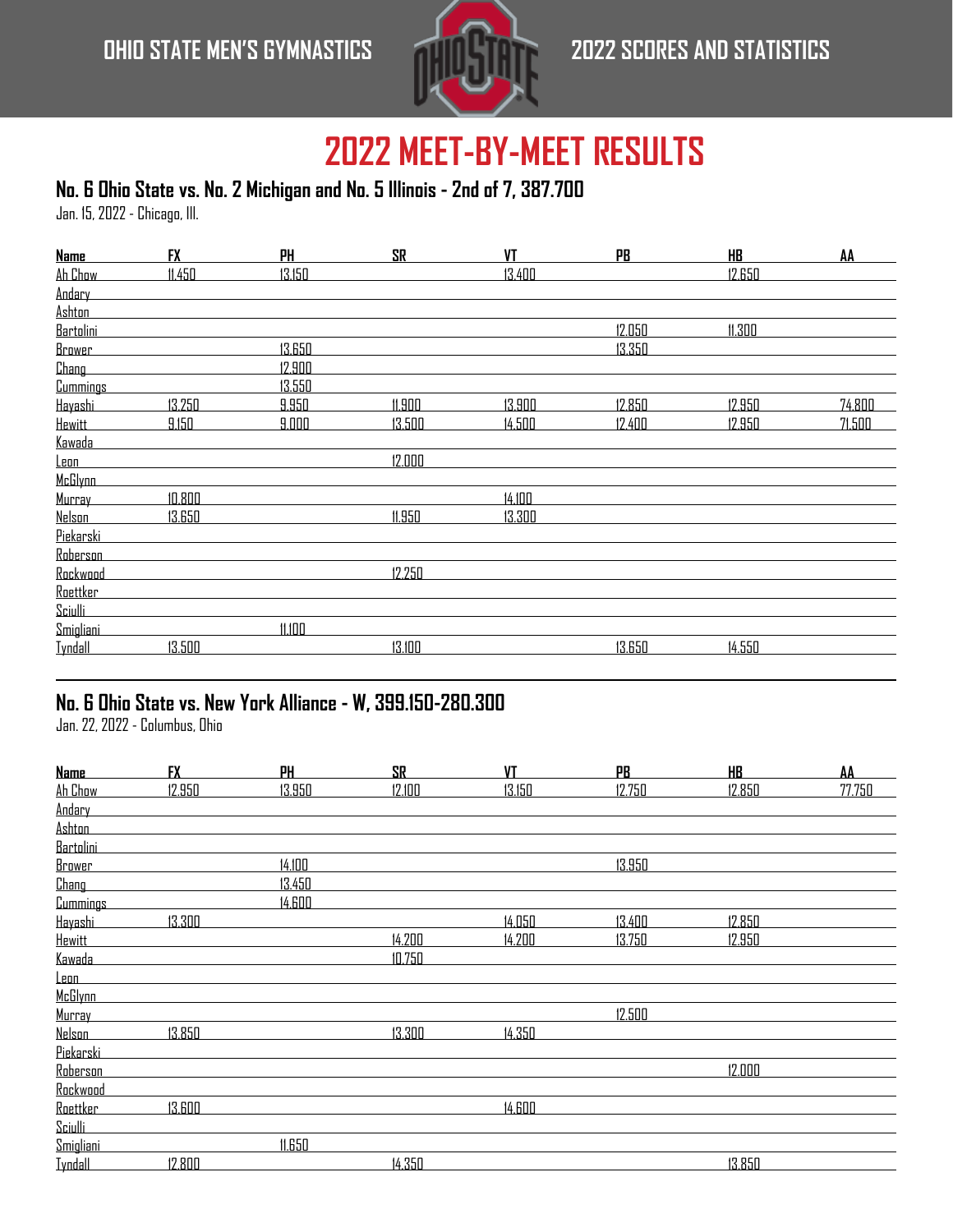

### **No. 5 Ohio State at No. 6 Illinois - L, 394.500-400.750**

Feb. 5, 2022 - Champaign, Ill.

| <b>Name</b>     | <b>FX</b> | PH     | <b>SR</b> | VT     | PB     | HB     | AA |
|-----------------|-----------|--------|-----------|--------|--------|--------|----|
| Ah Chow         | 13.800    | 13.700 |           | 14.550 |        |        |    |
| Andary          |           |        |           |        |        |        |    |
| <b>Ashton</b>   |           |        |           |        |        |        |    |
| Bartolini       |           |        |           |        |        |        |    |
| <b>Brower</b>   |           | 12.300 |           |        | 12.500 |        |    |
| <b>Chang</b>    |           | 13.250 |           |        |        |        |    |
| <b>Cummings</b> |           |        |           |        |        |        |    |
| Hayashi         | 12.800    |        |           | 14.200 | 13.150 | 12.850 |    |
| <b>Hewitt</b>   |           |        | 13.600    | 14.000 |        | 12.800 |    |
| <u>Kawada</u>   |           |        | 13.200    |        |        |        |    |
| <u>Leon</u>     |           |        |           |        |        |        |    |
| McGlynn         |           | 11.500 |           |        |        |        |    |
| Murray          |           |        |           |        | 13.000 |        |    |
| <b>Nelson</b>   | 14.350    |        | 12.950    | 14.450 |        |        |    |
| Piekarski       |           |        |           |        |        |        |    |
| <b>Roberson</b> |           |        |           |        |        |        |    |
| Rockwood        |           |        | 13.450    |        |        |        |    |
| <b>Roettker</b> | 13.100    |        |           | 14.100 |        | 13.050 |    |
| Sciulli         |           |        |           |        | 12.400 | 12.650 |    |
| Smigliani       |           | 12.100 |           |        |        |        |    |
| <b>Iyndall</b>  | 13.950    |        | 13.700    |        | 13.450 | 9.600  |    |

#### **No. 6 Ohio State vs. No. 4 Michigan - W, 403.600-398.100**

Feb. 12, 2022 - Columbus, Ohio

| <b>Name</b>     | <b>FX</b> | PH     | <b>SR</b> | <b>VT</b> | PB     | <b>HB</b> | AA     |
|-----------------|-----------|--------|-----------|-----------|--------|-----------|--------|
| Ah Chow         | 14.550    | 12.600 | 12.500    | 14.000    | 13.350 | 12.350    | 79.350 |
| Andary          |           |        |           |           |        |           |        |
| Ashton          |           |        |           |           |        |           |        |
| Bartolini       |           |        |           |           |        |           |        |
| Brower          |           | 14.050 |           |           | 12.700 |           |        |
| <b>Chang</b>    |           | 13.650 |           |           |        |           |        |
| <b>Cummings</b> |           | 14.500 |           |           |        |           |        |
| Hayashi         | 13.350    | 13.050 | 12.650    | 14.000    | 12.950 | 12.650    | 78.650 |
| <b>Hewitt</b>   |           |        | 14.200    | 14.000    |        | 12.750    |        |
| Kawada          |           |        | 12.450    |           |        |           |        |
| <u>Leon</u>     |           |        |           |           |        |           |        |
| McGlynn         |           | 13.100 |           |           |        |           |        |
| Murray          | 13.400    |        |           |           | 13.000 |           |        |
| <b>Nelson</b>   | 14.250    |        | 13.750    | 14.450    |        |           |        |
| Piekarski       |           |        |           |           |        |           |        |
| Roberson        |           |        |           |           |        |           |        |
| Rockwood        |           |        | 13.500    |           |        |           |        |
| Roettker        |           |        |           | 14.750    |        | 11.950    |        |
| Sciulli         |           |        |           |           | 12.400 | 13.000    |        |
| Smigliani       |           |        |           |           |        |           |        |
| <b>Iyndall</b>  | 14.150    | 13.450 | 13.650    | 13.950    | 13.800 | 12.050    | 81.050 |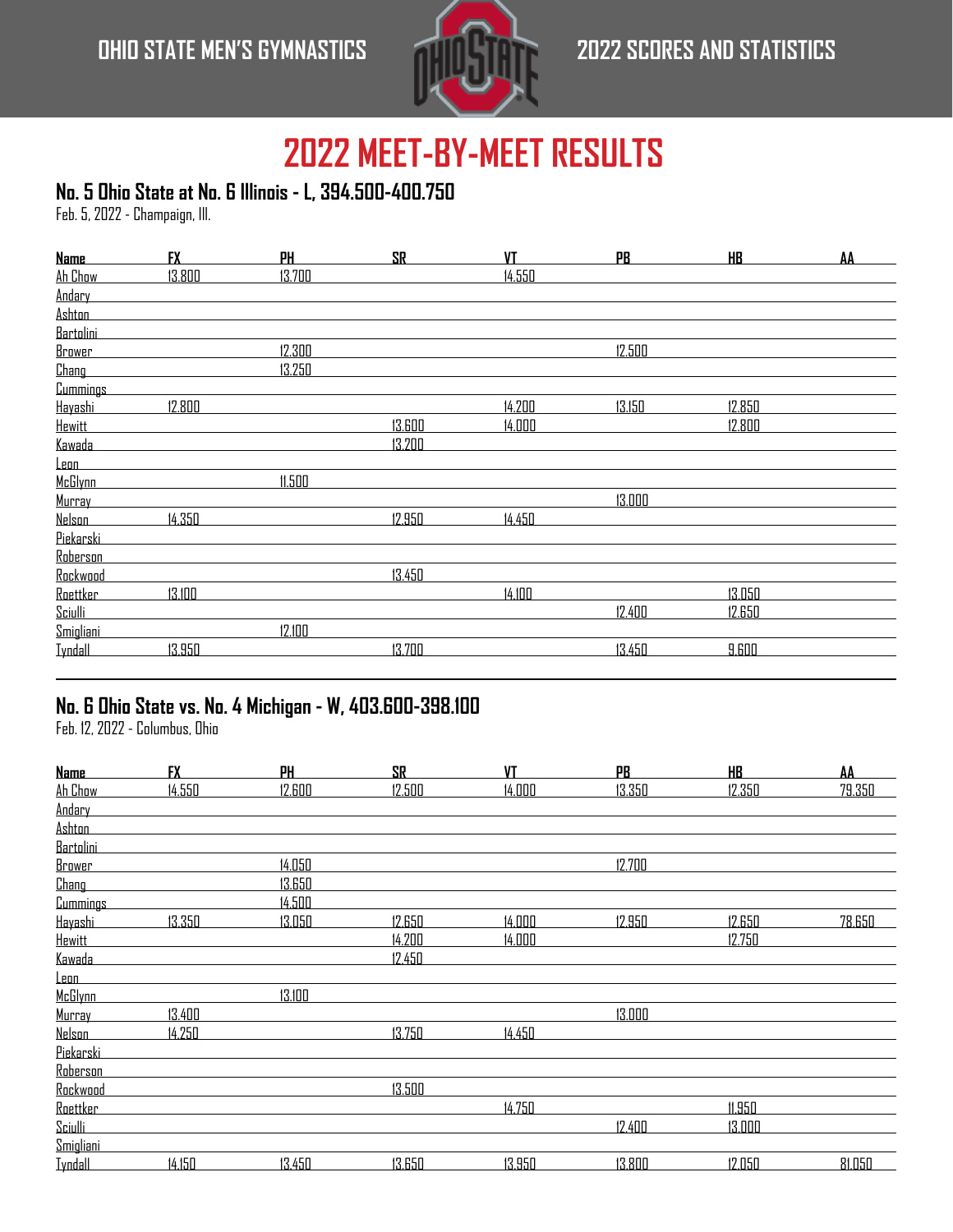

### **No. 5 Ohio State vs. No. 10 Army, No. 12 William & Mary - W, 393.950-374.850-364.550**

Feb. 19, 2022 - Columbus, Ohio

| <b>Name</b>     | <b>FX</b> | PH     | <b>SR</b> | VT     | PB     | <u>HB</u> | AA |
|-----------------|-----------|--------|-----------|--------|--------|-----------|----|
| Ah Chow         | 12.250    |        |           | 14.250 | 13.800 | 12.300    |    |
| Andary          |           |        |           |        |        |           |    |
| <b>Ashton</b>   |           |        |           |        |        |           |    |
| Bartolini       |           |        |           |        |        |           |    |
| <b>Brower</b>   |           | 13.100 |           |        | 12.650 |           |    |
| <b>Chang</b>    |           | 13.100 |           |        |        |           |    |
| <b>Cummings</b> |           | 12.950 |           |        |        |           |    |
| Hayashi         | 13.500    |        |           | 13.950 |        | 10.900    |    |
| <b>Hewitt</b>   |           |        | 14.000    | 14.800 |        | 12.950    |    |
| Kawada          |           |        |           |        |        |           |    |
| <u>Leon</u>     |           |        |           |        |        |           |    |
| McGlynn         |           | 10.050 |           |        |        |           |    |
| Murray          | 13.000    |        |           |        | 13.450 |           |    |
| <b>Nelson</b>   | 11.750    |        | 13.050    | 14.300 |        |           |    |
| Piekarski       |           |        |           |        |        |           |    |
| Roberson        |           |        |           |        |        |           |    |
| Rockwood        |           |        | 13.500    |        | 13.700 |           |    |
| <b>Roettker</b> | 12.100    |        |           | 14.150 |        | 13.100    |    |
| Sciulli         |           |        |           |        |        |           |    |
| Smigliani       |           | 13.150 | 12.800    |        |        |           |    |
| <b>Tyndall</b>  |           |        | 14.100    |        | 13.500 | 13.750    |    |

### **No. 5 Ohio State at No. 7 Penn State - W, 397.200-393.900**

March 5, 2022 - State College, Pa.

| <b>Name</b>     | <b>FX</b> | PH     | <b>SR</b> | <b>VT</b> | PB     | <b>HB</b> | AA |
|-----------------|-----------|--------|-----------|-----------|--------|-----------|----|
| Ah Chow         | 14.050    | 12.900 |           | 14.550    | 13.500 | 13.400    |    |
| Andary          |           |        |           |           |        |           |    |
| Ashton          |           |        | 12.100    |           |        |           |    |
| Bartolini       |           |        |           |           | 11.400 |           |    |
| Brower          |           | 13.450 |           |           | 12.400 |           |    |
| Chang           |           | 13.400 |           |           |        |           |    |
| <b>Cummings</b> |           | 11.150 |           |           |        |           |    |
| Hayashi         | 13.800    |        |           |           |        | 13.800    |    |
| <b>Hewitt</b>   |           |        | 14.200    | 14.400    |        | 13.000    |    |
| Kawada          |           |        |           |           |        |           |    |
| <u>Leon</u>     |           |        |           |           |        |           |    |
| <b>McGlynn</b>  |           |        |           |           |        |           |    |
| Murray          | 12.050    |        |           | 14.200    | 12.100 |           |    |
| <b>Nelson</b>   | 13.900    |        | 12.950    | 14.100    |        |           |    |
| Piekarski       |           |        |           |           |        |           |    |
| Roberson        |           |        |           |           |        |           |    |
| Rockwood        |           |        |           |           |        |           |    |
| Roettker        |           |        |           | 14.800    |        |           |    |
| Sciulli         |           |        |           |           |        | 12.950    |    |
| Smigliani       |           | 12.250 | 12.850    |           |        |           |    |
| <b>Iyndall</b>  | 14.450    |        | 13.400    |           | 11.950 | 13.750    |    |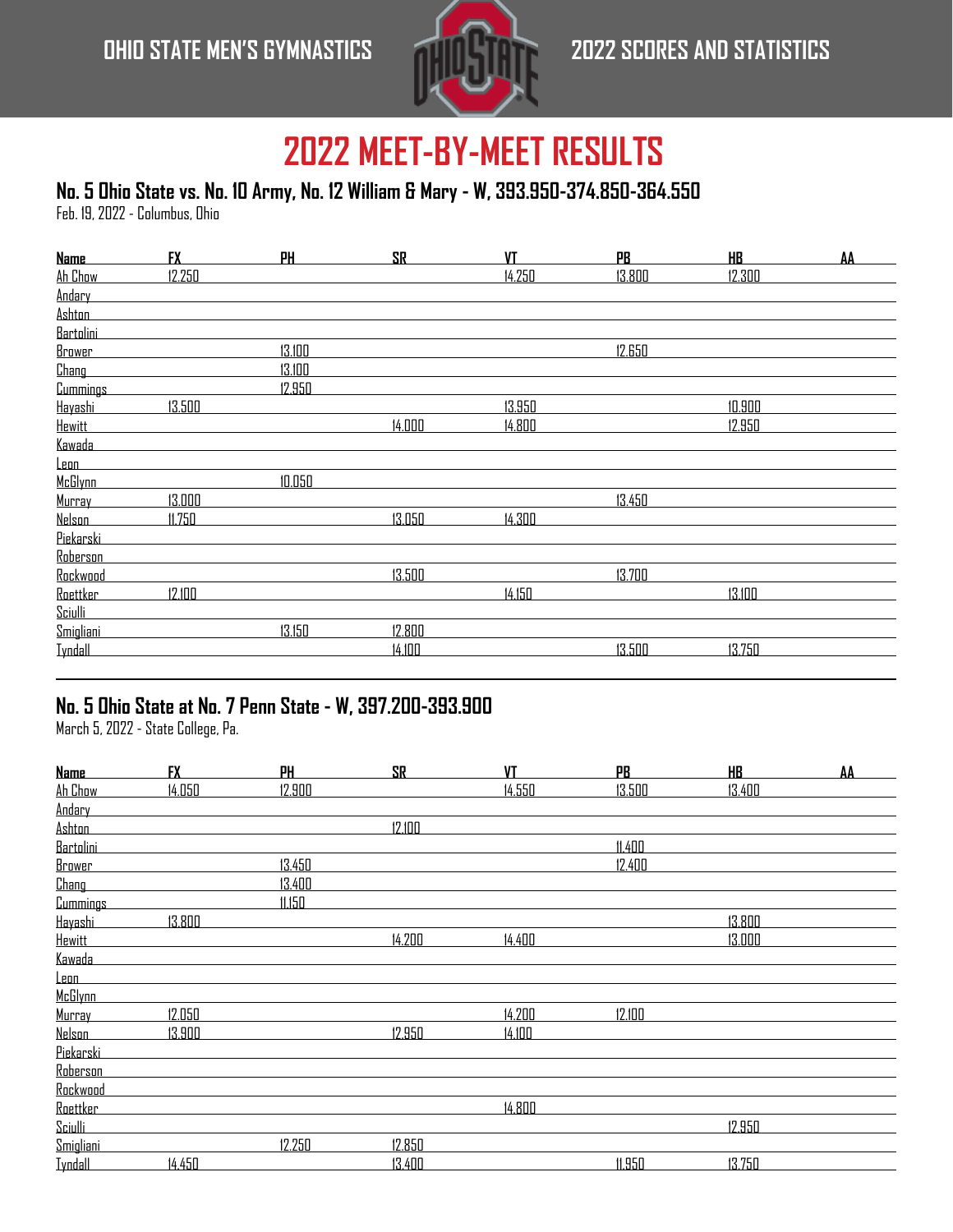

### **No. 6 Ohio State at No. 2 Oklahoma - L, 399-050-408.400**

March 12, 2022 - Norman, Okla.

| <b>Name</b>     | <b>FX</b> | <b>PH</b> | <b>SR</b> | VT     | PB     | HB.    | AA |
|-----------------|-----------|-----------|-----------|--------|--------|--------|----|
| Ah Chow         |           |           |           |        |        |        |    |
| Andary          |           |           |           |        |        |        |    |
| <b>Ashton</b>   |           |           | 12.500    |        |        |        |    |
| Bartolini       |           |           |           |        | 10.550 |        |    |
| <u>Brower</u>   |           | 13.550    |           |        | 13.450 |        |    |
| <b>Chang</b>    |           | 13.450    |           |        |        |        |    |
| <b>Cummings</b> |           | 14.600    |           |        |        |        |    |
| Hayashi         | 13.650    |           |           | 14.150 | 12.950 | 13.750 |    |
| <b>Hewitt</b>   |           |           | 14.000    | 13.900 |        | 12.950 |    |
| <u>Kawada</u>   |           |           |           |        |        |        |    |
| <u>Leon</u>     |           |           |           |        |        |        |    |
| McGlynn         |           |           |           |        |        |        |    |
| Murray          | 13.250    |           |           | 13.450 |        |        |    |
| <b>Nelson</b>   | 14.300    |           | 13.150    | 14.000 |        |        |    |
| Piekarski       |           |           |           |        |        |        |    |
| Roberson        |           |           |           |        |        |        |    |
| Rockwood        |           |           |           |        |        |        |    |
| <b>Roettker</b> | 13.150    |           |           | 14.250 |        | 13.050 |    |
| Sciulli         |           |           |           |        | 13.850 | 11.300 |    |
| Smigliani       |           | 13.000    | 12.450    |        |        |        |    |
| <b>Iyndall</b>  | 13.950    | 12.150    | 13.800    |        | 12.800 | 13.700 |    |

### **No. 6 Ohio State vs. No. 4 Nebraska - W, 407.350-406.650**

March 20, 2022 - Columbus, Ohio (earned share of Big Ten Championship for the first time since the conference began honoring for the regular season in 2019)

| <b>Name</b>     | <b>FX</b> | PH     | <b>SR</b> | VT     | <b>PB</b> | HB.    | AA     |
|-----------------|-----------|--------|-----------|--------|-----------|--------|--------|
| Ah Chow         |           | 14.100 |           |        |           |        |        |
| Andary          |           |        |           |        |           |        |        |
| Ashton          |           |        |           |        |           |        |        |
| Bartolini       |           |        |           |        |           |        |        |
| <b>Brower</b>   |           | 13.850 |           |        | 12.350    |        |        |
| <b>Chang</b>    |           | 13.150 |           |        |           |        |        |
| <b>Cummings</b> |           | 14.700 |           |        |           |        |        |
| Hayashi         | 13.900    |        |           | 14.300 |           | 13.650 |        |
| <b>Hewitt</b>   |           |        | 14.300    | 14.450 |           | 12.900 |        |
| Kawada          |           |        |           |        |           |        |        |
| <u>Leon</u>     |           |        |           |        |           |        |        |
| <b>McGlynn</b>  |           |        |           |        |           |        |        |
| Murray          | 12.350    |        |           |        | 13.400    |        |        |
| <b>Nelson</b>   | 13.500    |        | 13.700    | 14.400 |           |        |        |
| Piekarski       |           |        |           |        |           |        |        |
| Roberson        |           |        |           |        |           |        |        |
| Rockwood        |           |        | 13.300    |        | 11.400    |        |        |
| Roettker        | 13.750    |        |           | 14.200 |           | 13.650 |        |
| Sciulli         |           |        |           |        | 13.050    | 13.050 |        |
| Smigliani       |           | 12.500 | 13.150    |        |           |        |        |
| <b>Iyndall</b>  | 14.250    | 12.000 | 14.000    | 13.800 | 14.350    | 13.900 | 82.300 |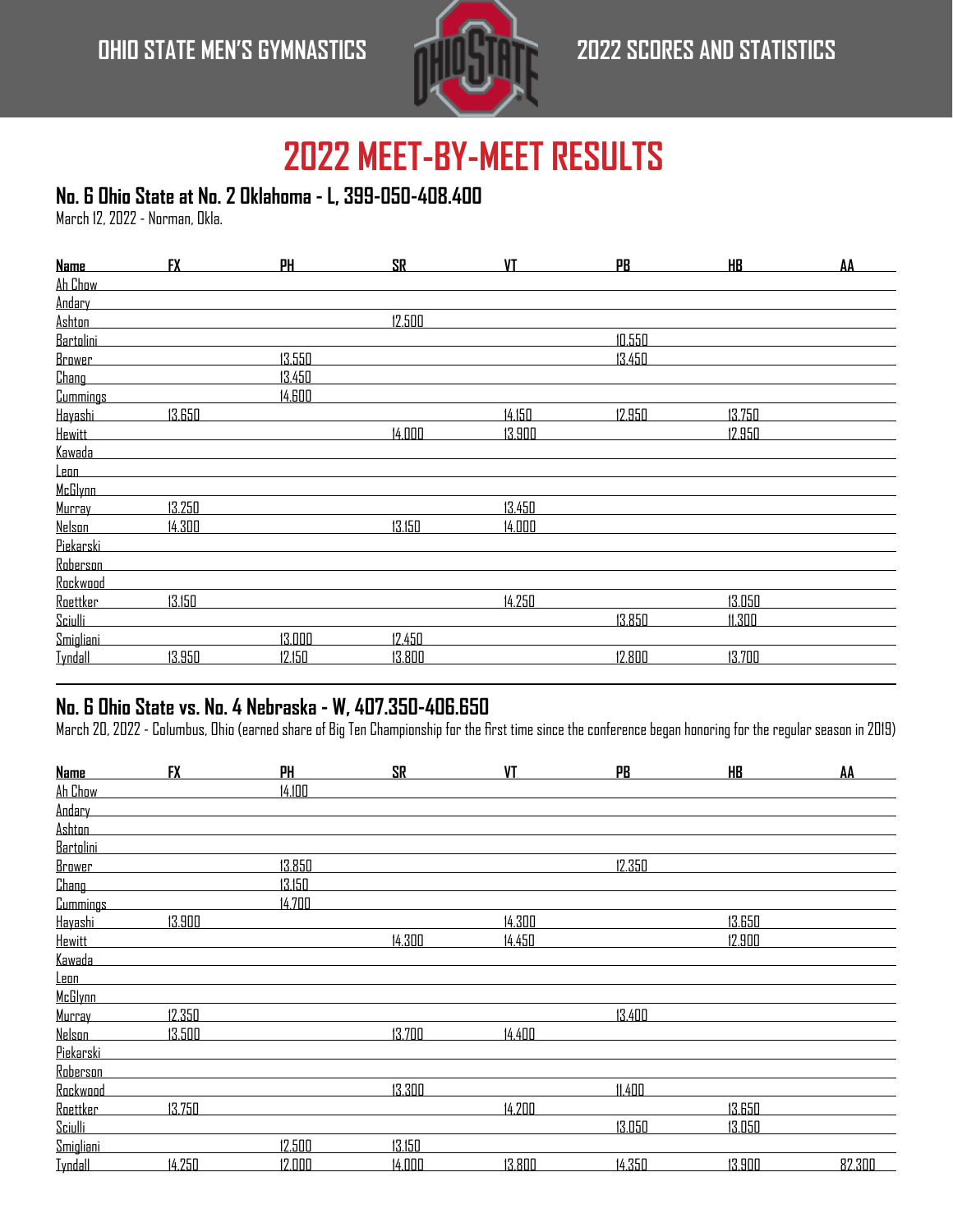

#### **No. 6 Ohio State at Big Ten Championships - 3rd of 5, 402.700**

April 1, 2022 - State College, Pa.

| <b>Name</b>     | <b>FX</b> | <b>PH</b> | <b>SR</b> | <b>VT</b> | <b>PB</b> | <u>HB</u> | AA     |
|-----------------|-----------|-----------|-----------|-----------|-----------|-----------|--------|
| Ah Chow         |           | 10.950    |           |           | 14.050    |           |        |
| Andary          |           |           |           |           |           |           |        |
| <b>Ashton</b>   |           |           |           |           |           |           |        |
| Bartolini       |           |           |           |           |           |           |        |
| <b>Brower</b>   |           | 13.000    |           |           | 13.400    |           |        |
| <b>Chang</b>    |           | 12.900    |           |           |           |           |        |
| <b>Cummings</b> |           | 12.550    |           |           |           |           |        |
| Hayashi         | 13.600    |           |           | 13.700    |           | 12.750    |        |
| <b>Hewitt</b>   |           |           | 14.450    | 14.050    |           | 11.900    |        |
| <u>Kawada</u>   |           |           |           |           |           |           |        |
| <u>Leon</u>     |           |           |           |           |           |           |        |
| McGlynn         |           |           |           |           |           |           |        |
| Murray          | 13.650    |           |           |           | 13.400    |           |        |
| <b>Nelson</b>   | 13.400    |           | 13.700    | 14.450    |           |           |        |
| Piekarski       |           |           |           |           |           |           |        |
| Roberson        |           |           |           |           |           |           |        |
| Rockwood        |           |           | 13.750    |           |           |           |        |
| Roettker        | 13.350    |           |           | 14.800    |           | 12.500    |        |
| Sciulli         |           |           |           |           | 13.000    | 12.900    |        |
| Smigliani       |           | 13.600    | 12.850    |           |           |           |        |
| <b>Tyndall</b>  | 14.100    | 12.550    | 13.800    | 14.100    | 14.200    | 13.850    | 82.600 |

### **No. 6 Ohio State at Big Ten Championships (Individual Event Finals)**

April 2, 2022 - State College, Pa.

| <b>Name</b>     | <b>FX</b>    | PH           | <b>SR</b>     | VT           | PB.          | <b>HB</b>    | AA |
|-----------------|--------------|--------------|---------------|--------------|--------------|--------------|----|
| Ah Chow         |              |              |               |              | 14.075 (4th) |              |    |
| Andary          |              |              |               |              |              |              |    |
| <b>Ashton</b>   |              |              |               |              |              |              |    |
| Bartolini       |              |              |               |              |              |              |    |
| <b>Brower</b>   |              |              |               |              |              |              |    |
| <b>Chang</b>    |              |              |               |              |              |              |    |
| <b>Cummings</b> |              |              |               |              |              |              |    |
| Hayashi         | 13.675 (4th) |              |               |              |              |              |    |
| <b>Hewitt</b>   |              |              | 14.050 (T3rd) |              |              |              |    |
| Kawada          |              |              |               |              |              |              |    |
| <u>Leon</u>     |              |              |               |              |              |              |    |
| McGlynn         |              |              |               |              |              |              |    |
| Murray          | 13.475 (6th) |              |               |              |              |              |    |
| <b>Nelson</b>   |              |              | 13.350 (7th)  | 14.800 (1st) |              |              |    |
| Piekarski       |              |              |               |              |              |              |    |
| Roberson        |              |              |               |              |              |              |    |
| Rockwood        |              |              | 12.800 (10th) |              |              |              |    |
| Roettker        |              |              |               | 14.625 (2nd) |              |              |    |
| Sciulli         |              |              |               |              |              |              |    |
| Smigliani       |              | 13.550 (4th) |               |              |              |              |    |
| <b>Tyndall</b>  | 13.525 (5th) |              | 14.050 (T3rd) |              | 13.950 (6th) | 13.625 (5th) |    |